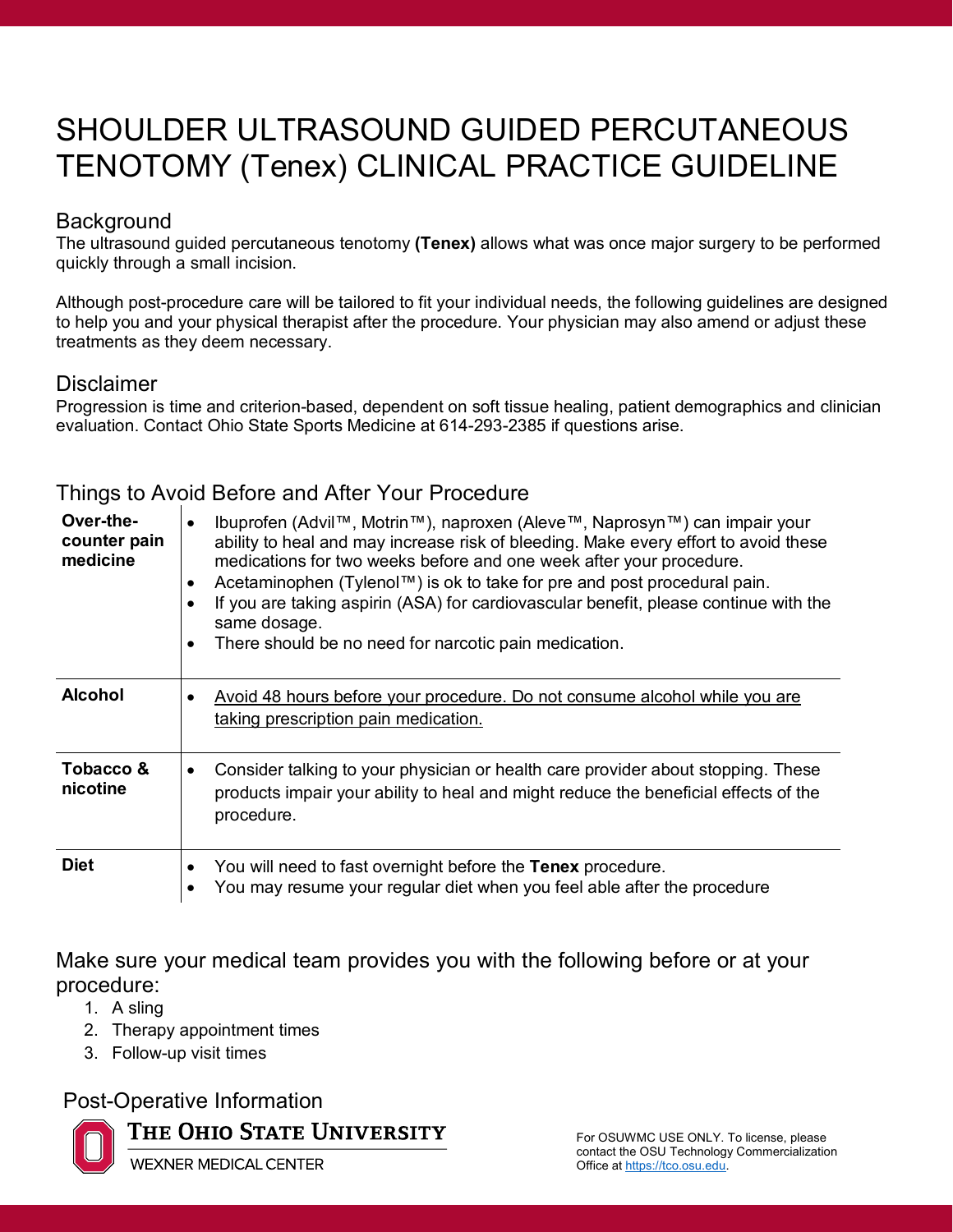| <b>Sling</b>                           | It is typically recommended to wear the sling for comfort while awake for the next 2<br>$\bullet$<br>$-3$ days.<br>You do not need to sleep in the sling.<br>Do not drive while wearing the sling.<br>$\bullet$                                                                                                                                                                                                                                                                                                                                              |
|----------------------------------------|--------------------------------------------------------------------------------------------------------------------------------------------------------------------------------------------------------------------------------------------------------------------------------------------------------------------------------------------------------------------------------------------------------------------------------------------------------------------------------------------------------------------------------------------------------------|
| <b>Discomfort</b>                      | Some pain after your procedure is expected for the first few weeks. Local<br>$\bullet$<br>anesthetic was used and this will begin to wear off about 8 hours after the<br>procedure. Anticipate an increase in pain at this time and consider taking<br>Acetaminophen (Tylenol) about 6 hours after the procedure to stay ahead of your<br>pain.<br>Use an ice pack on the painful area for 15 minutes as needed; in the first 2-3 days<br>consider icing 3 times daily.<br>If you are concerned about your pain, please contact your care team.<br>$\bullet$ |
| <b>Bandage</b>                         | If a bandage / dressing was applied, remove dressing after 24-48 hours. Replace<br>$\bullet$<br>with simple bandage.<br>Sterile strip bandages can be removed when they begin peeling off or after 7 days.<br>Keep procedure area clean and dry for 1 week after the procedure until your doctor<br>has seen you for your wound check.                                                                                                                                                                                                                       |
| <b>Bathing</b>                         | Do not soak/submerge the treatment area in water for 1 week. Showering is OK,<br>$\bullet$<br>but keep incision site covered for the first week.                                                                                                                                                                                                                                                                                                                                                                                                             |
| <b>Follow-Up</b><br><b>Appointment</b> | For Tenex: You will be scheduled for follow-up appointments approximately 1<br>$\bullet$<br>week, 1 month and 3 months after your procedure.                                                                                                                                                                                                                                                                                                                                                                                                                 |
| When to call<br>your Provider          | If you notice increasing redness, warmth, pain, fever, drainage from the wound or<br>$\bullet$<br>other problems that concern you, call Ohio State Sports Medicine (614-293-3600)<br>during normal clinic hours. Otherwise seek care at your local emergency room.                                                                                                                                                                                                                                                                                           |

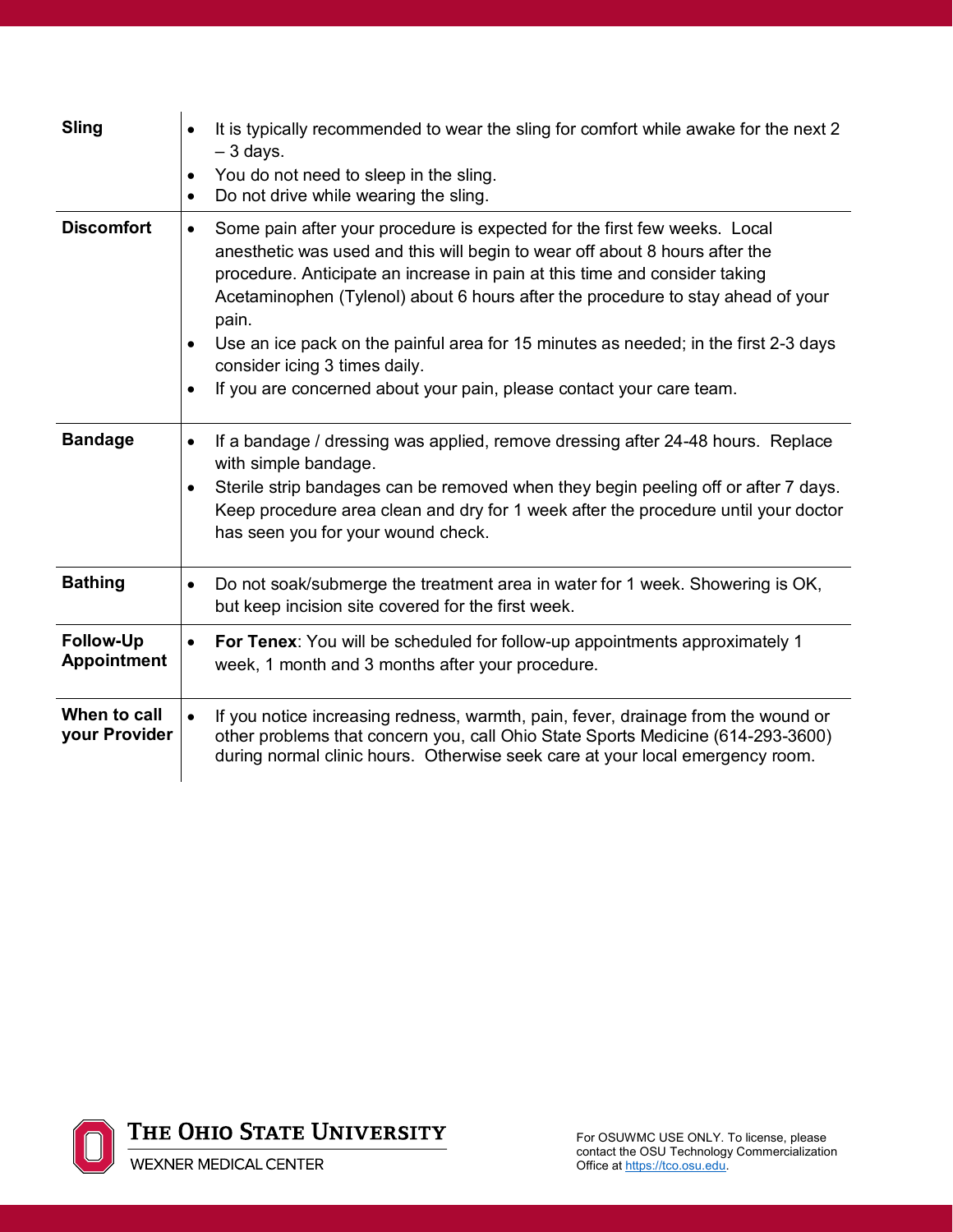## Post-Operative Shoulder Care Timeline

Your Rehabilitation will follow these basic principles:

**Phase 1: Inflammation:** 3 - 5 days after procedure, sometimes lasting up to 2 weeks. Purpose: localize and eliminate damaged tissue so that the body can heal Response: Increase in blood flow, permeability of blood vessels, migration of fluid proteins and white blood cells.

**Phase 2: Proliferation:** 1-4 weeks after procedure, sometimes lasting up to 8 weeks. Purpose: PDGF recruit fibroblasts, synthesize collagen to begin to repair tissue. Response: Davis Law: soft tissue heals according to the manner in which they are being stressed. Rest is contraindicated in this phase.

**Phase 3: Remodeling:** 1 -3 months after procedure.

Purpose: Remodeling, strengthening, improve cellular organization. Response: increased organization of collagen. Tissue and scar maturation.

Please understand that these treatments are not "quick fixes" like cortisone injections but rather we are trying to cause long term healing of the tendon. Anticipate that it may take up to 3 months to experience the improvements in your symptoms.

| Day of your<br>procedure | Plan to have a family member or friend drive you home after your procedure.<br>٠<br>A sling will be given to you at your appointment.<br>Activity restrictions: Rest today.<br>Protect your shoulder by resting it.                                                                                                                                                                                                   |
|--------------------------|-----------------------------------------------------------------------------------------------------------------------------------------------------------------------------------------------------------------------------------------------------------------------------------------------------------------------------------------------------------------------------------------------------------------------|
| <b>Days 2-3</b>          | Keep arm in sling.<br>Come out of sling three times per day for gentle range of motion and pendulum<br>$\bullet$<br>exercises and table slides 3 -5 times a day.<br>You should not sleep in the sling<br>$\bullet$                                                                                                                                                                                                    |
| <b>Days 4-7</b>          | Discontinue sling.<br>٠<br>Activity restrictions: You may lift up to 1 lbs. Begin use of shoulder for activities of<br>с<br>daily living (like using it to groom, dress, eat and drive short distances). No<br>overhead lifting.<br><b>Start Rehabilitation:</b><br>ROM: AAROM supine progress to seated, AROM elbow and scapula<br>Progress to AROM of shoulder when tolerated<br>Pulleys, table slides, wall slides |

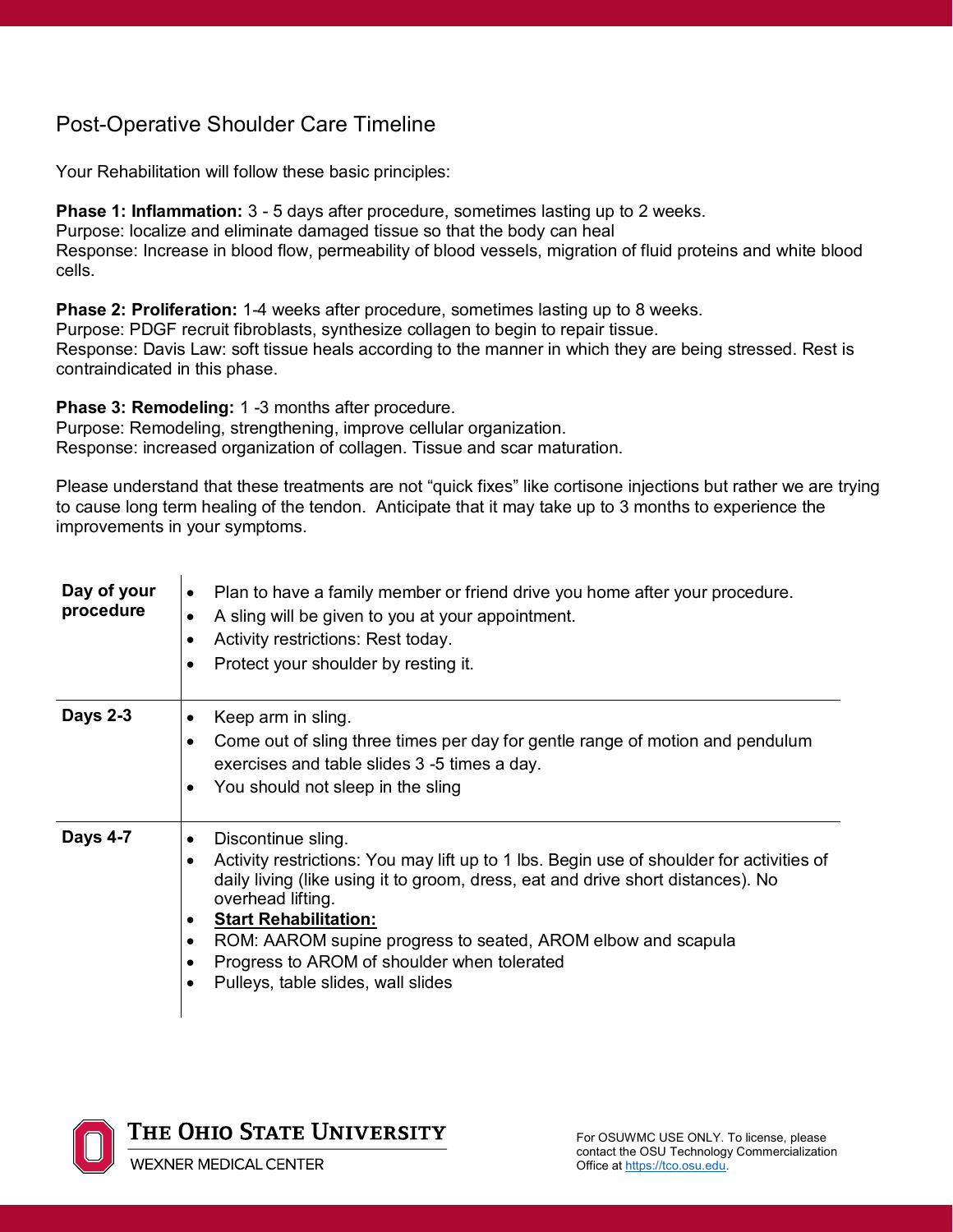# **Rehabilitation Progressions**

| <b>Progression 1:</b><br>(weeks 1-2)                             | Activity Restrictions: lift up to 5 pounds<br>$\bullet$<br>Continue A/AA/PROM as tolerated.<br>$\bullet$<br>Manual therapy/Gentle stretching (pectoralis, latissimus, post. cuff)<br>٠<br>Scapular strengthening<br>٠<br>Proprioceptive Neuromuscular Facilitation (PNF)                                                                                            |
|------------------------------------------------------------------|---------------------------------------------------------------------------------------------------------------------------------------------------------------------------------------------------------------------------------------------------------------------------------------------------------------------------------------------------------------------|
| <b>Progression 2:</b><br>(weeks 2 - 4)                           | Activity Restrictions: progress as tolerated<br>$\bullet$<br>Continue range of motion exercises.<br>$\bullet$<br>Perform isometric shoulder strengthening of rotator cuff 1-2 times per day<br>$\bullet$<br>Arm bike<br>Manual therapy/gentle stretching<br>٠<br>Scapular strengthening<br>$\bullet$<br>Proprioceptive Neuromuscular Facilitation(PNF)<br>$\bullet$ |
| <b>Criteria to</b><br><b>Progress to</b><br><b>Progression 3</b> | <b>Full AROM</b><br>$\bullet$<br><b>Good Scapular Control</b><br>No reactive pain >24 hours<br>٠                                                                                                                                                                                                                                                                    |
| <b>Progression 3:</b><br>(weeks $4-6$ )                          | Increase intensity of isotonic strengthening under the supervision of your care<br>$\bullet$<br>team including concentric/eccentric activities<br>Manual resistance PNF patterns<br>$\bullet$<br>Prone I, Y, T, rows                                                                                                                                                |
| <b>Criteria to</b><br>progress to<br><b>Progression 4</b>        | No reactive pain >24 hours<br>$\bullet$                                                                                                                                                                                                                                                                                                                             |
| <b>Progression 4:</b><br>(weeks $6-8$ )                          | Continue to increase intensity of strengthening exercise.<br>Throwers 10: band or weights flexion/scaption/ABD, ER/IR<br>$\bullet$                                                                                                                                                                                                                                  |
| <b>Criteria to</b><br><b>Progress to</b><br><b>Progression 5</b> | No reactive pain > 24 hours                                                                                                                                                                                                                                                                                                                                         |